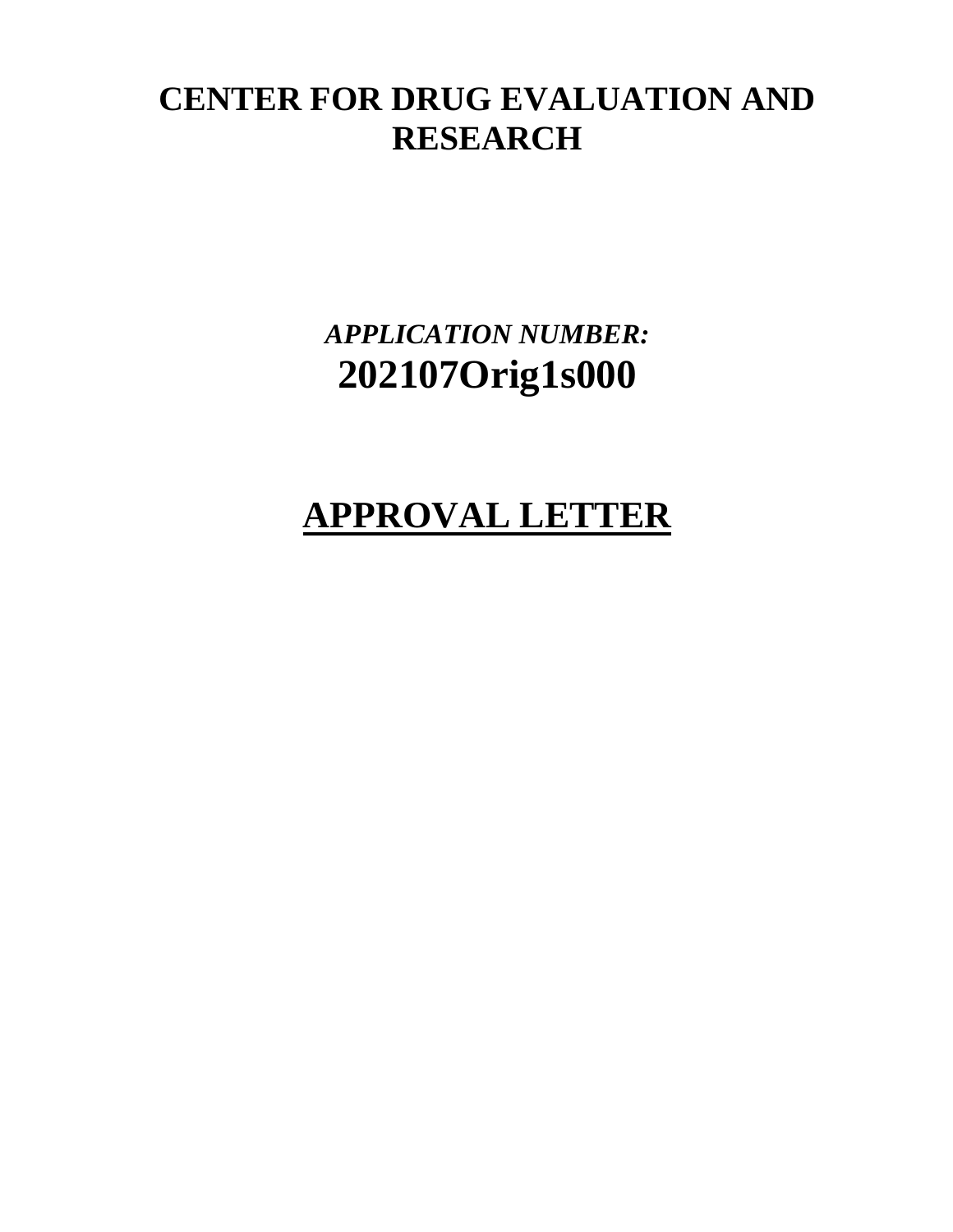

**Food and Drug Administration Silver Spring MD 20993**

NDA 202107

#### **NDA APPROVAL**

Corcept Therapeutics Attention: Luana Staiger Regulatory Affairs 149 Commonwealth Drive Menlo Park, CA 94025

Dear Ms. Staiger:

Please refer to your New Drug Application (NDA) dated April 15, 2011, received April 18, 2011, submitted pursuant to section 505(b)(2) of the Federal Food, Drug, and Cosmetic Act (FDCA) for Korlym (mifepristone) tablets, 300 mg.

We acknowledge receipt of your amendments dated April 19, 22, and 25, June 9 and 30, July 11, 12, 13 (2), 20, and 27, August 4 (2) and 12, September 21 (2), October 4, 17, and 19, November 10, 18, and 21, and December 7 and 14, 2011, January 19 and 23, and February 6, 9, and 15, 2012. We also acknowledge receipt of your e-mails dated February 17, 2012, which includes the agreed-upon labeling.

This new drug application provides for the use of Korlym (mifepristone) for the control of hyperglycemia secondary to hypercortisolism in adult patients with endogenous Cushing's syndrome who have type 2 diabetes mellitus or glucose intolerance and have failed surgery or are not candidates for surgery.

We have completed our review of this application, as amended. It is **approved**, effective on the date of this letter, for use as recommended in the enclosed agreed-upon labeling text.

We are waiving the requirements of 21 CFR 201.57(d)(8) regarding the length of Highlights of prescribing information. This waiver applies to all future supplements containing revised labeling unless we notify you otherwise.

#### **CONTENT OF LABELING**

As soon as possible, but no later than 14 days from the date of this letter, submit the content of labeling [21 CFR 314.50(l)] in structured product labeling (SPL) format using the FDA automated drug registration and listing system (eLIST), as described at http://www.fda.gov/ForIndustry/DataStandards/StructuredProductLabeling/default.htm. Content of labeling must be identical to the enclosed labeling (text for the package insert and Medication Guide).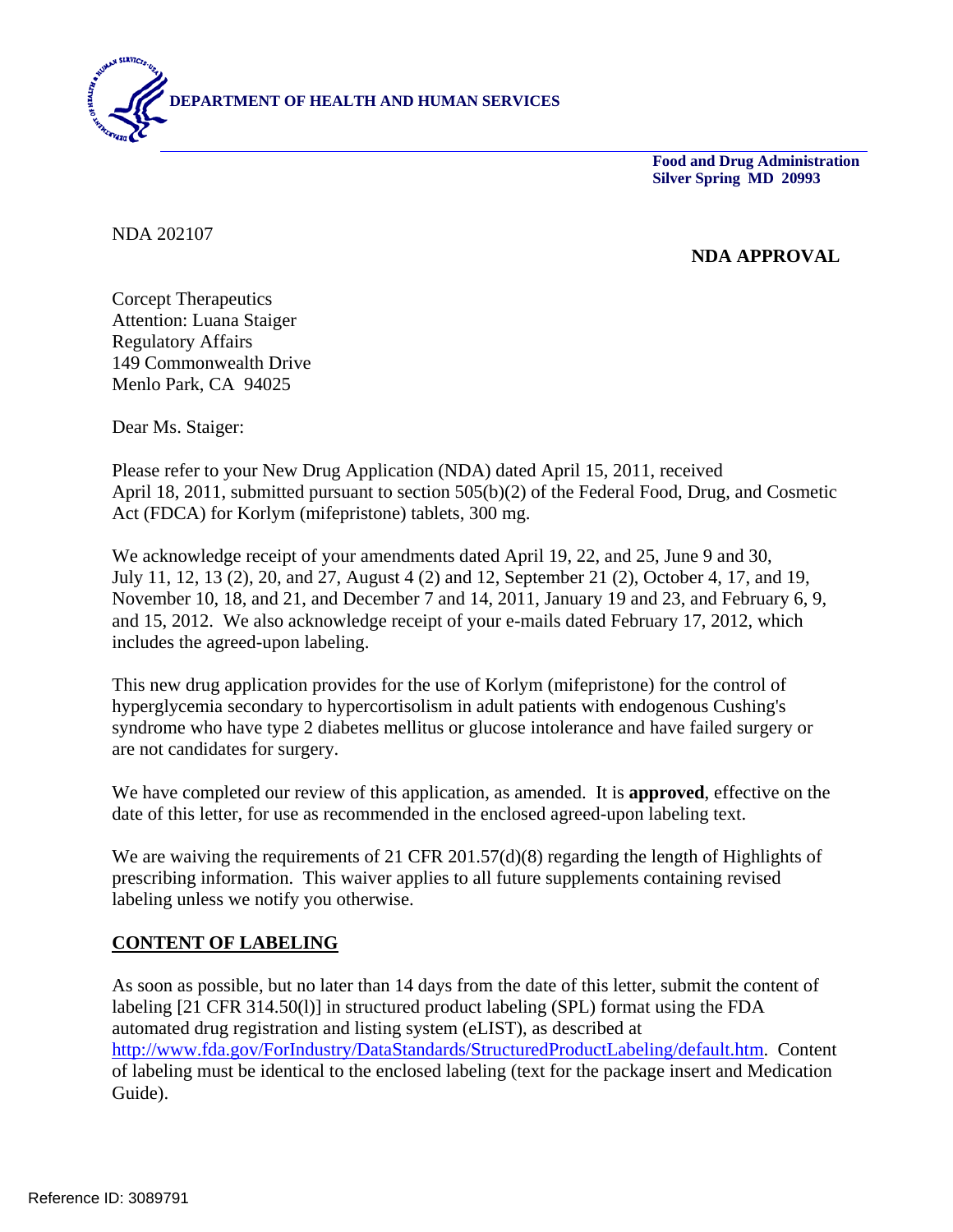Information on submitting SPL files using eLIST may be found in the guidance for industry titled "SPL Standard for Content of Labeling Technical Qs and As" at http://www.fda.gov/downloads/Drugs/GuidanceComplianceRegulatoryInformation/Guidances/U CM072392.pdf.

The SPL will be accessible via publicly available labeling repositories.

#### **CONTAINER LABELS**

We acknowledge your February 12, 2012, submission containing final printed container labels.

Submit final printed container labels that are identical to the enclosed container labels as soon as they are available, but no more than 30 days after they are printed. Please submit these labels electronically according to the guidance for industry titled "Providing Regulatory Submissions in Electronic Format – Human Pharmaceutical Product Applications and Related Submissions Using the eCTD Specifications (June 2008)." Alternatively, you may submit 12 paper copies, with 6 of the copies individually mounted on heavy-weight paper or similar material. For administrative purposes, designate this submission "**Final Printed Carton and Container Labels for approved NDA 202107**." Approval of this submission by FDA is not required before the labeling is used.

Marketing the product with FPL that is not identical to the approved labeling text may render the product misbranded and an unapproved new drug.

#### **POSTMARKETING REQUIREMENTS UNDER 505(o)**

Section 505(o)(3) of the FDCA authorizes FDA to require holders of approved drug and biological product applications to conduct postmarketing studies and clinical trials for certain purposes, if FDA makes certain findings required by the statute.

We have determined that an analysis of spontaneous postmarketing adverse events reported under subsection  $505(k)(1)$  of the FDCA will not be sufficient to assess a known serious risk of endometrial hyperplasia and retinopathy associated with long-term exposure to Korlym (mifepristone) therapy, and to assess a signal of a serious risk of major adverse cardiovascular events due to reductions in HDL-cholesterol associated with the use of Korlym (mifepristone).

Furthermore, the new pharmacovigilance system that FDA is required to establish under section  $505(k)(3)$  of the FDCA will not be sufficient to assess this serious risk.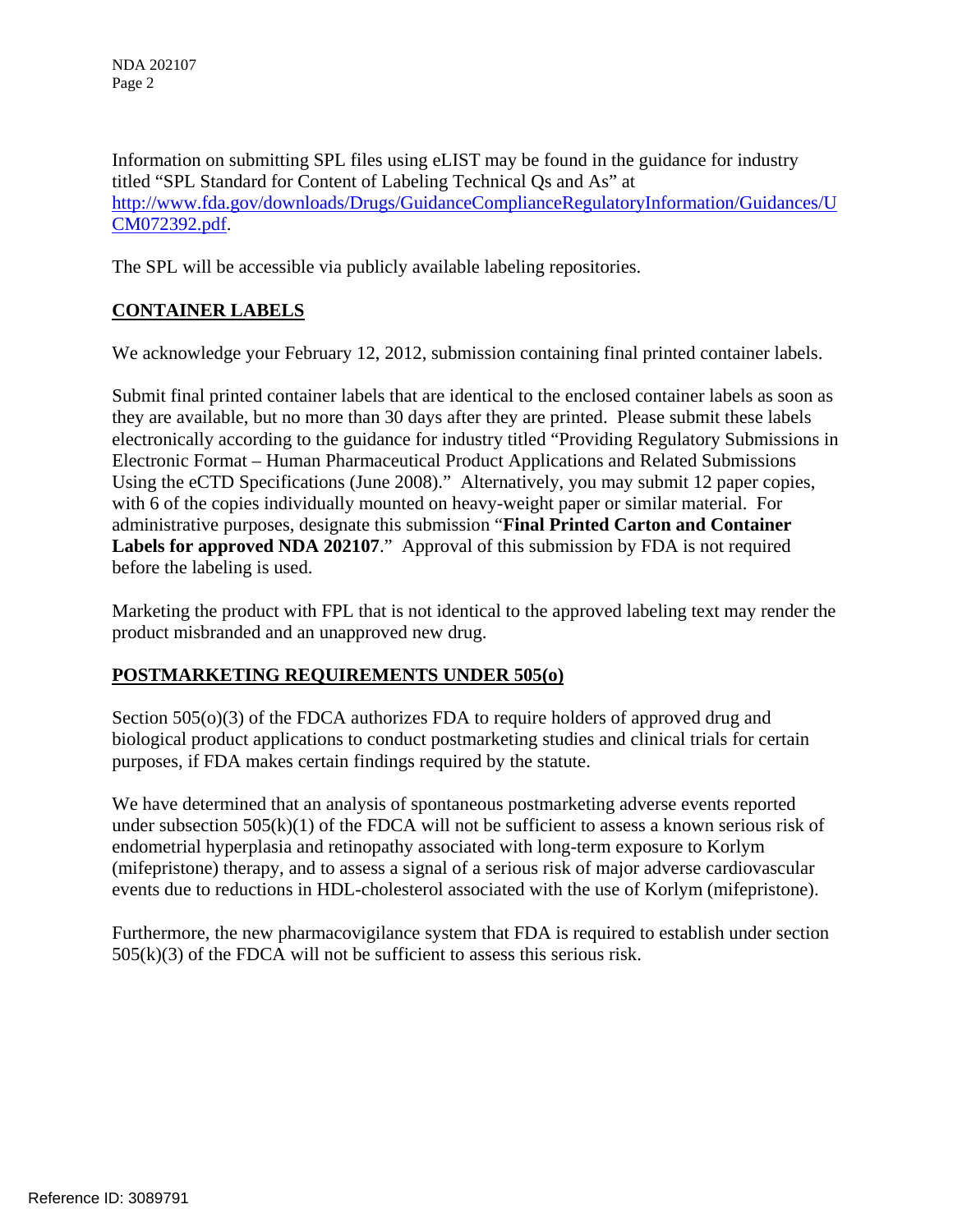NDA 202107 Page 3

Therefore, based on appropriate scientific data, FDA has determined that you are required to conduct the following:

1875-1 A drug utilization study to better characterize the reporting rates of adverse events associated with the long-term use of Korlym (mifepristone). These data will provide a denominator for the adverse events of special interest (endometrial hyperplasia and/or vaginal bleeding, retinopathy, and major adverse cardiovascular events) reported through enhanced pharmacovigilance and associated with long-term exposure to Korlym (mifepristone) therapy.

The timetable you submitted on February 12, 2012, states that you will conduct this study according to the following schedule:

| Final Protocol Submission: 06/2012  |         |
|-------------------------------------|---------|
| Interim Report Submissions: 08/2012 |         |
|                                     | 02/2013 |
|                                     | 02/2014 |
|                                     | 02/2015 |
|                                     | 02/2016 |
| Final Report Submission:            | 02/2017 |

Finally, increased exposure to mifepristone is associated with serious risks for severe hypokalemia and adrenal insufficiency. Mifepristone is a CYP3A4 substrate and it is anticipated that co-administration with strong CYP3A4 inhibitors may be necessary. We have determined that only a clinical trial (rather than a nonclinical or observational study) will be sufficient to characterize the effect of co-administration of strong CYP3A4 inhibitors on increasing mifepristone drug levels and to assess the potential for the known serious risks of severe hypokalemia and adrenal insufficiency.

Therefore, based on appropriate scientific data, FDA has determined that you are required to conduct the following:

1875-2 A drug-drug interaction clinical trial to determine a quantitative estimate of the change in exposure of mifepristone following co-administration of ketoconazole (a strong CYP3A4 inhibitor).

The timetable you submitted on February 12, 2012, states that you will conduct this trial according to the following schedule:

| <b>Final Protocol Submission:</b> | 08/2012 |
|-----------------------------------|---------|
| Trial Completion:                 | 05/2013 |
| <b>Final Report Submission:</b>   | 08/2013 |

Submit the protocols to your IND 076480, with a cross-reference letter to this NDA. Submit all final reports to your NDA.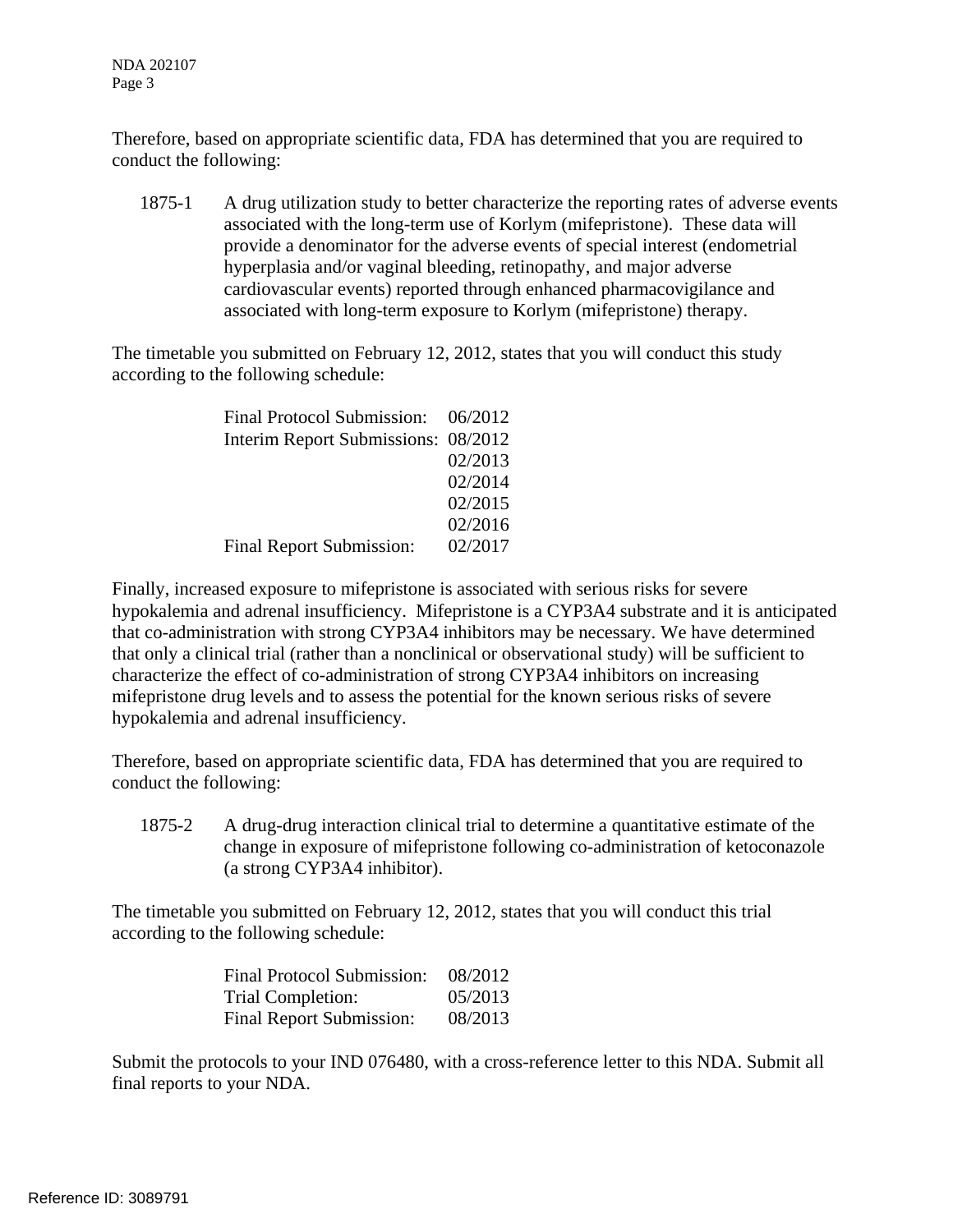Prominently identify the submission with the following wording in bold capital letters at the top of the first page of the submission, as appropriate: **"Required Postmarketing Protocol Under 505(o)", "Required Postmarketing Final Report Under 505(o)", "Required Postmarketing Correspondence Under 505(o)"**.

Section  $505(0)(3)(E)(ii)$  of the FDCA requires you to report periodically on the status of any study or clinical trial required under this section. This section also requires you to periodically report to FDA on the status of any study or clinical trial otherwise undertaken to investigate a safety issue. Section 506B of the FDCA, as well as 21 CFR 314.81(b)(2)(vii) requires you to report annually on the status of any postmarketing commitments or required studies or clinical trials.

FDA will consider the submission of your annual report under section 506B and 21 CFR 314.81(b)(2)(vii) to satisfy the periodic reporting requirement under section 505(o)(3)(E)(ii) provided that you include the elements listed in 505(o) and 21 CFR 314.81(b)(2)(vii). We remind you that to comply with 505(o), your annual report must also include a report on the status of any study or clinical trial otherwise undertaken to investigate a safety issue. Failure to submit an annual report for studies or clinical trials required under 505(o) on the date required will be considered a violation of FDCA section 505(o)(3)(E)(ii) and could result in enforcement action.

#### **RISK EVALUATION AND MITIGATION STRATEGY REQUIREMENTS**

We acknowledge receipt of your submission dated April 15, 2011, of a proposed risk evaluation and mitigation strategy (REMS). We have determined that, at this time, a REMS is not necessary for Korlym (mifepristone) to ensure that its benefits outweigh its risks. We will notify you if we become aware of new safety information and make a determination that a REMS is necessary.

### **PROMOTIONAL MATERIALS**

You may request advisory comments on proposed introductory advertising and promotional labeling. To do so, submit, in triplicate, a cover letter requesting advisory comments, the proposed materials in draft or mock-up form with annotated references, and the package insert to:

> Food and Drug Administration Center for Drug Evaluation and Research Office of Prescription Drug Promotion 5901-B Ammendale Road Beltsville, MD 20705-1266

As required under 21 CFR 314.81(b)(3)(i), you must submit final promotional materials, and the package insert, at the time of initial dissemination or publication, accompanied by a Form FDA 2253. For instruction on completing the Form FDA 2253, see page 2 of the Form.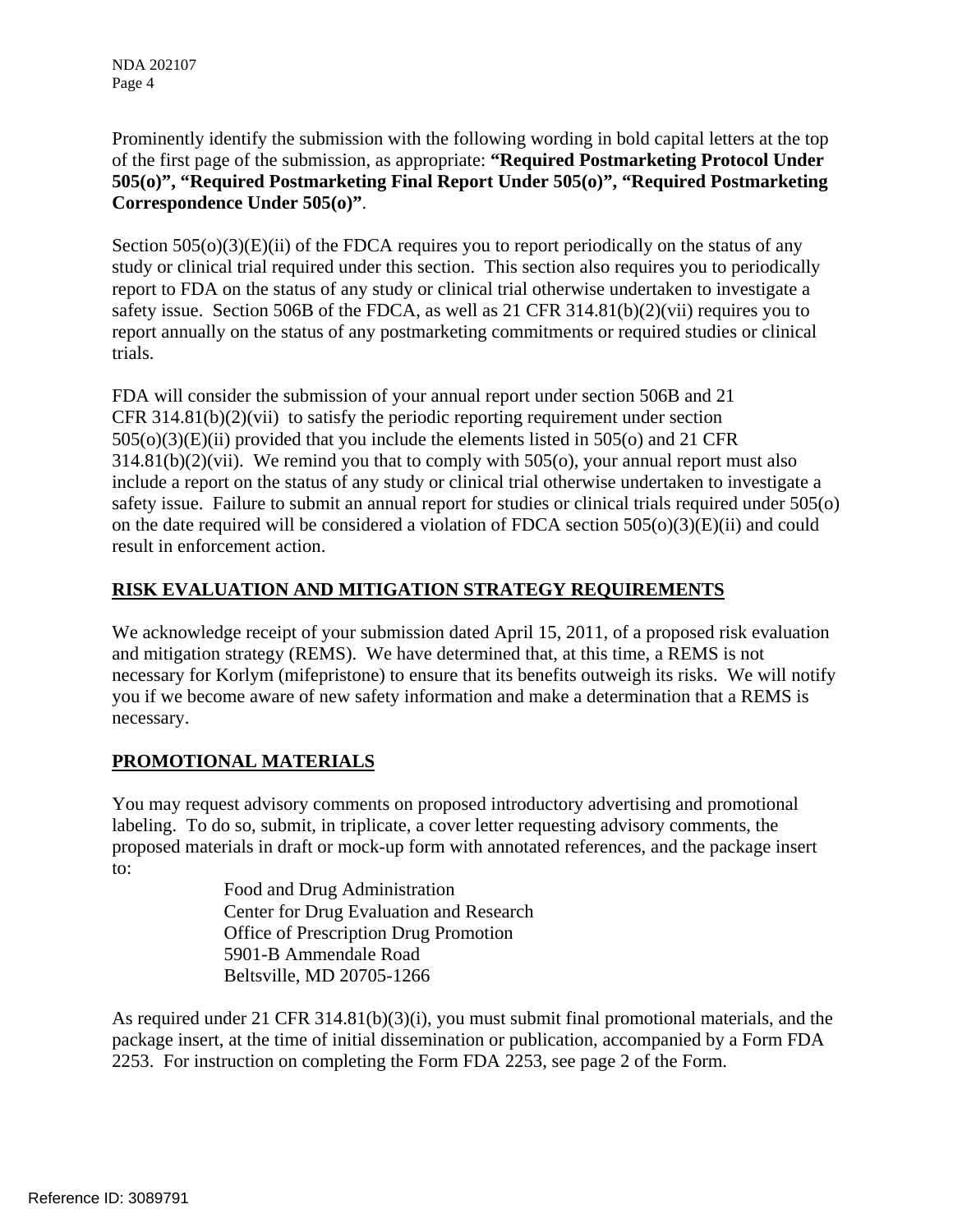NDA 202107 Page 5

For more information about submission of promotional materials to the Office of Prescription Drug Promotion (OPDP), see http://www.fda.gov/AboutFDA/CentersOffices/CDER/ucm090142.htm.

#### **REPORTING REQUIREMENTS**

We remind you that you must comply with reporting requirements for an approved NDA (21 CFR 314.80 and 314.81).

We request that for a period of 5 years, you submit reports of all cases of endometrial hyperplasia and/or vaginal bleeding, retinopathy, and major adverse cardiovascular events as 15 day alert reports, and that you provide analyses of clinical trial and post-marketing cases of these adverse events of special interest in your periodic safety update reports.

If you have any questions, please call Ms. Jena Weber, Regulatory Project Manager, at 301-796-1306.

Sincerely,

*{See appended electronic signature page}*

Mary H. Parks, M.D. **Director** Division of Metabolism and Endocrinology Products Office of Drug Evaluation II Center for Drug Evaluation and Research

ENCLOSURES:

Content of Labeling (package insert and Medication Guide) Container Labels